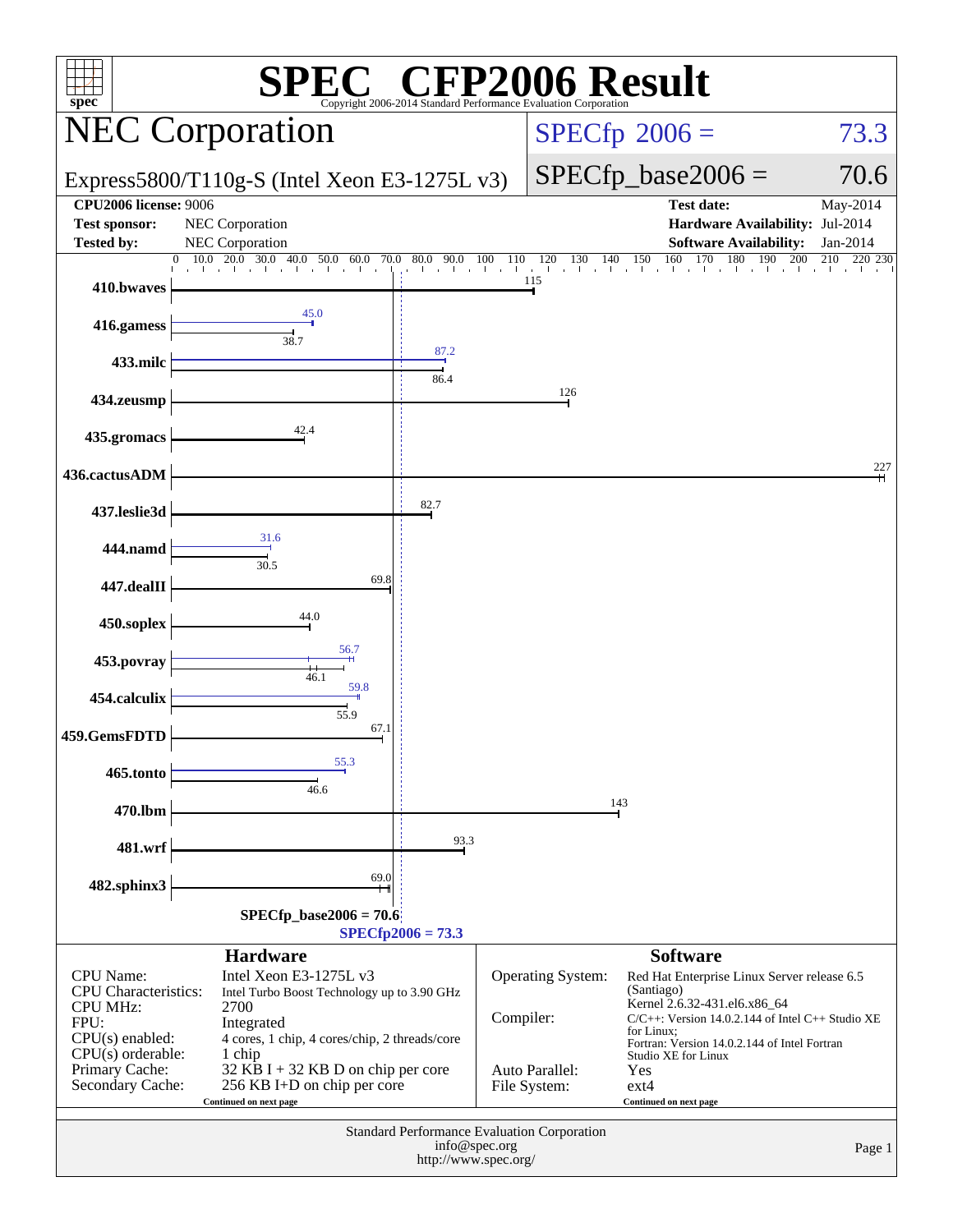

# NEC Corporation

### $SPECfp2006 = 73.3$  $SPECfp2006 = 73.3$

Express5800/T110g-S (Intel Xeon E3-1275L v3)

 $SPECTp\_base2006 = 70.6$ 

| <b>CPU2006 license: 9006</b>                                               |                                                                                                                    |                                                                                    | <b>Test date:</b>                                          | May-2014   |
|----------------------------------------------------------------------------|--------------------------------------------------------------------------------------------------------------------|------------------------------------------------------------------------------------|------------------------------------------------------------|------------|
| <b>Test sponsor:</b>                                                       | NEC Corporation                                                                                                    |                                                                                    | <b>Hardware Availability: Jul-2014</b>                     |            |
| <b>Tested by:</b>                                                          | <b>NEC</b> Corporation                                                                                             |                                                                                    | <b>Software Availability:</b>                              | $Jan-2014$ |
| L3 Cache:<br>Other Cache:<br>Memory:<br>Disk Subsystem:<br>Other Hardware: | 8 MB I+D on chip per chip<br>None<br>16 GB (2 x 8 GB 2Rx8 PC3-12800E-11, ECC)<br>1 x 250 GB SATA, 7200 RPM<br>None | <b>System State:</b><br><b>Base Pointers:</b><br>Peak Pointers:<br>Other Software: | Run level 3 (multi-user)<br>64-bit<br>$32/64$ -bit<br>None |            |

|                   |                                                                                                          |              |                |       | <b>Results Table</b> |       |                |              |                |              |                |              |
|-------------------|----------------------------------------------------------------------------------------------------------|--------------|----------------|-------|----------------------|-------|----------------|--------------|----------------|--------------|----------------|--------------|
|                   | <b>Base</b>                                                                                              |              |                |       |                      |       | <b>Peak</b>    |              |                |              |                |              |
| <b>Benchmark</b>  | <b>Seconds</b>                                                                                           | <b>Ratio</b> | <b>Seconds</b> | Ratio | <b>Seconds</b>       | Ratio | <b>Seconds</b> | <b>Ratio</b> | <b>Seconds</b> | <b>Ratio</b> | <b>Seconds</b> | <b>Ratio</b> |
| 410.bwayes        | 117                                                                                                      | 116          | 118            | 115   | 118                  | 115   | 117            | 116          | <b>118</b>     | 115          | 118            | 115          |
| 416.gamess        | 505                                                                                                      | 38.7         | 504            | 38.9  | 506                  | 38.7  | 439            | 44.6         | 435            | 45.0         | 433            | 45.2         |
| $433$ .milc       | 106                                                                                                      | 86.5         | 106            | 86.3  | 106                  | 86.4  | 105            | 87.2         | 105            | 87.4         | 105            | 87.2         |
| $434$ . zeusmp    | 71.8                                                                                                     | 127          | 72.0           | 126   | 72.0                 | 126   | 71.8           | 127          | 72.0           | 126          | 72.0           | 126          |
| 435.gromacs       | 168                                                                                                      | 42.4         | 169            | 42.4  | 169                  | 42.3  | 168            | 42.4         | 169            | 42.4         | 169            | 42.3         |
| 436.cactusADM     | 52.6                                                                                                     | 227          | 52.6           | 227   | 53.0                 | 226   | 52.6           | 227          | 52.6           | 227          | 53.0           | 226          |
| 437.leslie3d      | 114                                                                                                      | 82.7         | 113            | 82.8  | 114                  | 82.6  | 114            | 82.7         | 113            | 82.8         | 114            | 82.6         |
| 444.namd          | 263                                                                                                      | 30.5         | 263            | 30.5  | 263                  | 30.5  | 254            | 31.6         | 254            | 31.6         | 254            | 31.6         |
| $447$ .dealII     | 164                                                                                                      | 69.6         | 164            | 69.8  | 164                  | 69.9  | 164            | 69.6         | 164            | 69.8         | 164            | 69.9         |
| $450$ .soplex     | 189                                                                                                      | 44.0         | 189            | 44.1  | 190                  | 43.9  | 189            | 44.0         | 189            | 44.1         | 190            | 43.9         |
| $453$ .povray     | 121                                                                                                      | 44.1         | 115            | 46.1  | 97.1                 | 54.8  | 93.8           | 56.7         | 122            | 43.5         | 91.6           | 58.1         |
| 454.calculix      | 148                                                                                                      | 55.9         | 148            | 55.9  | 148                  | 55.9  | 138            | 59.8         | 138            | 59.8         | 139            | 59.5         |
| 459.GemsFDTD      | 158                                                                                                      | 67.1         | 158            | 67.1  | 158                  | 67.1  | 158            | 67.1         | 158            | 67.1         | 158            | 67.1         |
| $465$ .tonto      | 211                                                                                                      | 46.6         | 212            | 46.5  | 211                  | 46.6  | 178            | 55.3         | 178            | 55.4         | 178            | 55.2         |
| 470.1bm           | 96.4                                                                                                     | 142          | 96.2           | 143   | 96.3                 | 143   | 96.4           | 142          | 96.2           | 143          | 96.3           | <u>143</u>   |
| 481.wrf           | 120                                                                                                      | 93.3         | 120            | 93.3  | 120                  | 93.1  | 120            | 93.3         | 120            | 93.3         | 120            | 93.1         |
| $482$ .sphinx $3$ | 294                                                                                                      | 66.3         | 281            | 69.4  | 283                  | 69.0  | 294            | 66.3         | 281            | 69.4         | 283            | <u>69.0</u>  |
|                   | Results appear in the order in which they were run. Bold underlined text indicates a median measurement. |              |                |       |                      |       |                |              |                |              |                |              |

#### **[Operating System Notes](http://www.spec.org/auto/cpu2006/Docs/result-fields.html#OperatingSystemNotes)**

Stack size set to unlimited using "ulimit -s unlimited"

#### **[Platform Notes](http://www.spec.org/auto/cpu2006/Docs/result-fields.html#PlatformNotes)**

 BIOS Settings: Energy Performance: Performance

#### **[General Notes](http://www.spec.org/auto/cpu2006/Docs/result-fields.html#GeneralNotes)**

Environment variables set by runspec before the start of the run:  $KMP_A$ FFINITY = "granularity=fine, compact, 1, 0"  $LD$ \_LIBRARY\_PATH = "/home/cpu2006/libs/32:/home/cpu2006/libs/64:/home/cpu2006/sh" OMP\_NUM\_THREADS = "4"

Continued on next page

Standard Performance Evaluation Corporation [info@spec.org](mailto:info@spec.org) <http://www.spec.org/>

Page 2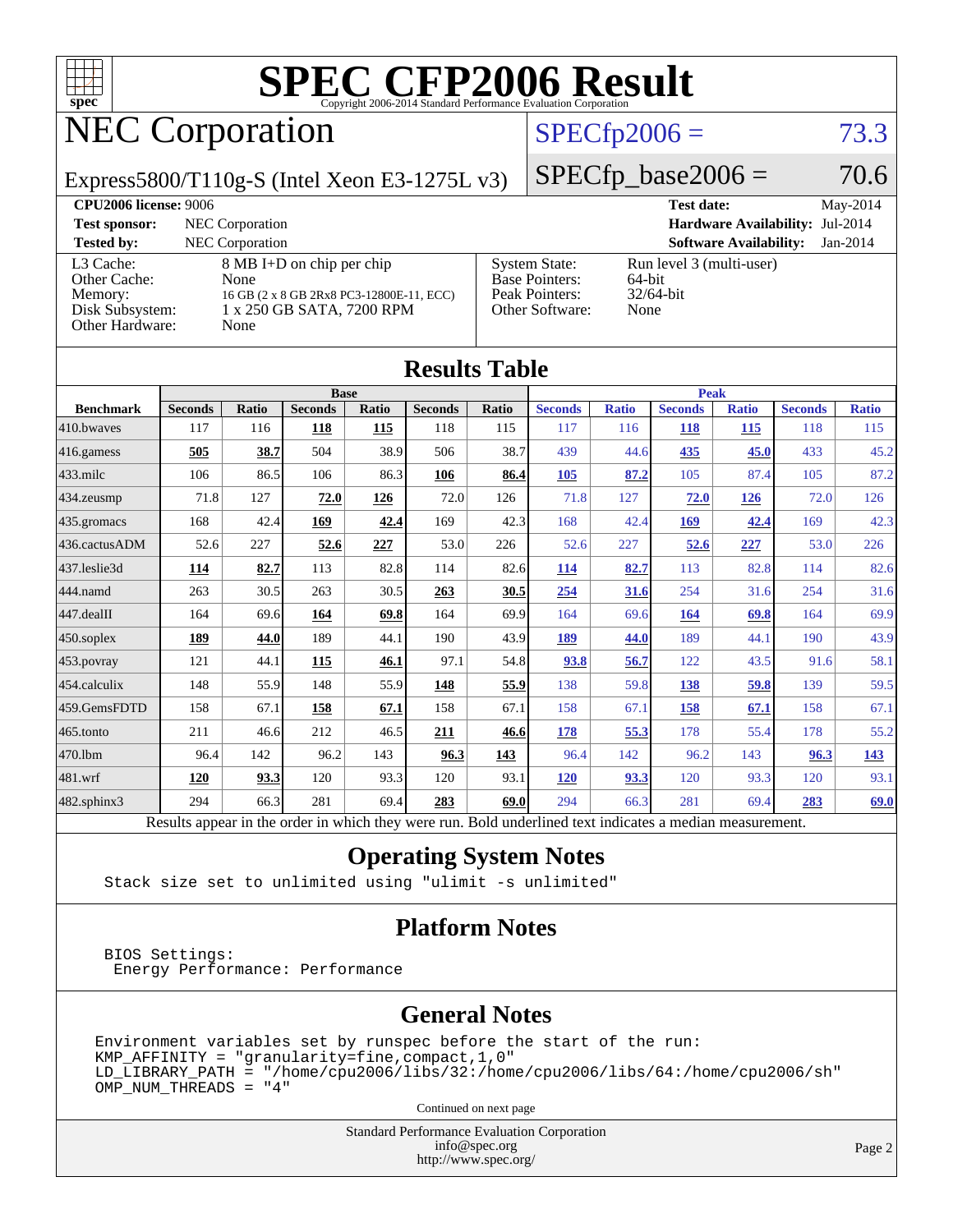

## NEC Corporation

 $SPECTp2006 = 73.3$ 

Express5800/T110g-S (Intel Xeon E3-1275L v3)

**[Test sponsor:](http://www.spec.org/auto/cpu2006/Docs/result-fields.html#Testsponsor)** NEC Corporation **[Hardware Availability:](http://www.spec.org/auto/cpu2006/Docs/result-fields.html#HardwareAvailability)** Jul-2014

 $SPECTp\_base2006 = 70.6$ **[CPU2006 license:](http://www.spec.org/auto/cpu2006/Docs/result-fields.html#CPU2006license)** 9006 **[Test date:](http://www.spec.org/auto/cpu2006/Docs/result-fields.html#Testdate)** May-2014

**[Tested by:](http://www.spec.org/auto/cpu2006/Docs/result-fields.html#Testedby)** NEC Corporation **[Software Availability:](http://www.spec.org/auto/cpu2006/Docs/result-fields.html#SoftwareAvailability)** Jan-2014

#### **[General Notes \(Continued\)](http://www.spec.org/auto/cpu2006/Docs/result-fields.html#GeneralNotes)**

 Added glibc-static-2.12-1.132.el6.x86\_64.rpm to enable static linking Transparent Huge Pages enabled with: echo always > /sys/kernel/mm/redhat\_transparent\_hugepage/enabled

**[Base Compiler Invocation](http://www.spec.org/auto/cpu2006/Docs/result-fields.html#BaseCompilerInvocation)**

[C benchmarks](http://www.spec.org/auto/cpu2006/Docs/result-fields.html#Cbenchmarks):  $-m64$ 

[C++ benchmarks:](http://www.spec.org/auto/cpu2006/Docs/result-fields.html#CXXbenchmarks) [icpc -m64](http://www.spec.org/cpu2006/results/res2014q3/cpu2006-20140806-30800.flags.html#user_CXXbase_intel_icpc_64bit_bedb90c1146cab66620883ef4f41a67e)

[Fortran benchmarks](http://www.spec.org/auto/cpu2006/Docs/result-fields.html#Fortranbenchmarks): [ifort -m64](http://www.spec.org/cpu2006/results/res2014q3/cpu2006-20140806-30800.flags.html#user_FCbase_intel_ifort_64bit_ee9d0fb25645d0210d97eb0527dcc06e)

[Benchmarks using both Fortran and C](http://www.spec.org/auto/cpu2006/Docs/result-fields.html#BenchmarksusingbothFortranandC): [icc -m64](http://www.spec.org/cpu2006/results/res2014q3/cpu2006-20140806-30800.flags.html#user_CC_FCbase_intel_icc_64bit_0b7121f5ab7cfabee23d88897260401c) [ifort -m64](http://www.spec.org/cpu2006/results/res2014q3/cpu2006-20140806-30800.flags.html#user_CC_FCbase_intel_ifort_64bit_ee9d0fb25645d0210d97eb0527dcc06e)

### **[Base Portability Flags](http://www.spec.org/auto/cpu2006/Docs/result-fields.html#BasePortabilityFlags)**

| 410.bwaves: -DSPEC CPU LP64                |                                                                |
|--------------------------------------------|----------------------------------------------------------------|
| 416.gamess: -DSPEC_CPU_LP64                |                                                                |
| 433.milc: -DSPEC CPU LP64                  |                                                                |
| 434.zeusmp: - DSPEC_CPU_LP64               |                                                                |
| 435.gromacs: -DSPEC_CPU_LP64 -nofor_main   |                                                                |
| 436.cactusADM: -DSPEC CPU LP64 -nofor main |                                                                |
| 437.leslie3d: -DSPEC CPU LP64              |                                                                |
| 444.namd: -DSPEC CPU LP64                  |                                                                |
| 447.dealII: -DSPEC CPU LP64                |                                                                |
| 450.soplex: -DSPEC CPU LP64                |                                                                |
| 453.povray: -DSPEC_CPU_LP64                |                                                                |
| 454.calculix: -DSPEC CPU LP64 -nofor main  |                                                                |
| 459.GemsFDTD: - DSPEC CPU LP64             |                                                                |
| 465.tonto: - DSPEC CPU LP64                |                                                                |
| 470.1bm: - DSPEC CPU LP64                  |                                                                |
|                                            | 481.wrf: -DSPEC CPU_LP64 -DSPEC_CPU_CASE_FLAG -DSPEC_CPU_LINUX |
| 482.sphinx3: -DSPEC_CPU_LP64               |                                                                |

### **[Base Optimization Flags](http://www.spec.org/auto/cpu2006/Docs/result-fields.html#BaseOptimizationFlags)**

[C benchmarks](http://www.spec.org/auto/cpu2006/Docs/result-fields.html#Cbenchmarks):

[-xCORE-AVX2](http://www.spec.org/cpu2006/results/res2014q3/cpu2006-20140806-30800.flags.html#user_CCbase_f-xAVX2_5f5fc0cbe2c9f62c816d3e45806c70d7) [-ipo](http://www.spec.org/cpu2006/results/res2014q3/cpu2006-20140806-30800.flags.html#user_CCbase_f-ipo) [-O3](http://www.spec.org/cpu2006/results/res2014q3/cpu2006-20140806-30800.flags.html#user_CCbase_f-O3) [-no-prec-div](http://www.spec.org/cpu2006/results/res2014q3/cpu2006-20140806-30800.flags.html#user_CCbase_f-no-prec-div) [-static](http://www.spec.org/cpu2006/results/res2014q3/cpu2006-20140806-30800.flags.html#user_CCbase_f-static) [-parallel](http://www.spec.org/cpu2006/results/res2014q3/cpu2006-20140806-30800.flags.html#user_CCbase_f-parallel) [-opt-prefetch](http://www.spec.org/cpu2006/results/res2014q3/cpu2006-20140806-30800.flags.html#user_CCbase_f-opt-prefetch) [-ansi-alias](http://www.spec.org/cpu2006/results/res2014q3/cpu2006-20140806-30800.flags.html#user_CCbase_f-ansi-alias)

Continued on next page

Standard Performance Evaluation Corporation [info@spec.org](mailto:info@spec.org) <http://www.spec.org/>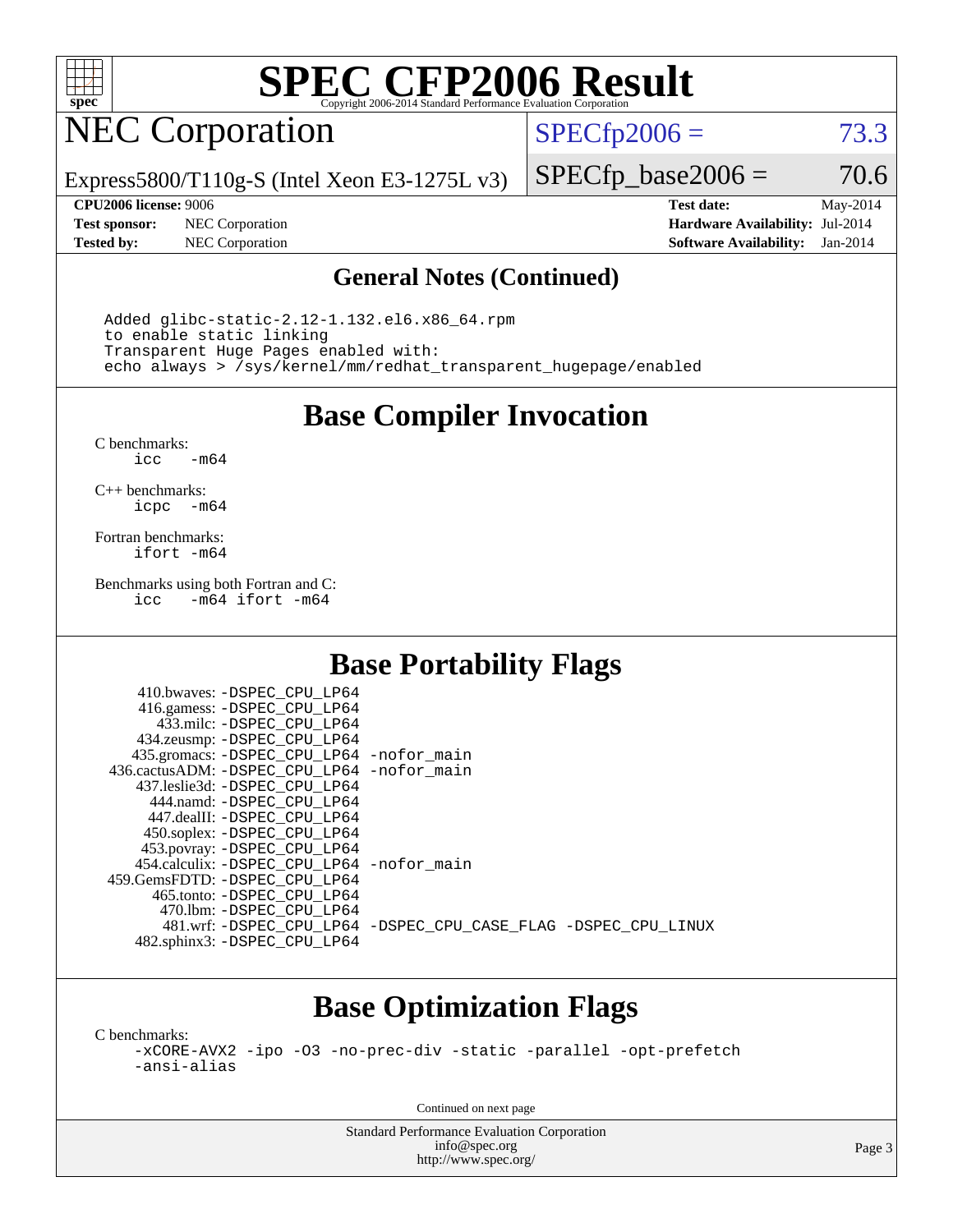

NEC Corporation

 $SPECfp2006 = 73.3$  $SPECfp2006 = 73.3$ 

Express5800/T110g-S (Intel Xeon E3-1275L v3)

**[Test sponsor:](http://www.spec.org/auto/cpu2006/Docs/result-fields.html#Testsponsor)** NEC Corporation **[Hardware Availability:](http://www.spec.org/auto/cpu2006/Docs/result-fields.html#HardwareAvailability)** Jul-2014 **[Tested by:](http://www.spec.org/auto/cpu2006/Docs/result-fields.html#Testedby)** NEC Corporation **[Software Availability:](http://www.spec.org/auto/cpu2006/Docs/result-fields.html#SoftwareAvailability)** Jan-2014

**[CPU2006 license:](http://www.spec.org/auto/cpu2006/Docs/result-fields.html#CPU2006license)** 9006 **[Test date:](http://www.spec.org/auto/cpu2006/Docs/result-fields.html#Testdate)** May-2014

 $SPECTp\_base2006 = 70.6$ 

### **[Base Optimization Flags \(Continued\)](http://www.spec.org/auto/cpu2006/Docs/result-fields.html#BaseOptimizationFlags)**

[C++ benchmarks:](http://www.spec.org/auto/cpu2006/Docs/result-fields.html#CXXbenchmarks) [-xCORE-AVX2](http://www.spec.org/cpu2006/results/res2014q3/cpu2006-20140806-30800.flags.html#user_CXXbase_f-xAVX2_5f5fc0cbe2c9f62c816d3e45806c70d7) [-ipo](http://www.spec.org/cpu2006/results/res2014q3/cpu2006-20140806-30800.flags.html#user_CXXbase_f-ipo) [-O3](http://www.spec.org/cpu2006/results/res2014q3/cpu2006-20140806-30800.flags.html#user_CXXbase_f-O3) [-no-prec-div](http://www.spec.org/cpu2006/results/res2014q3/cpu2006-20140806-30800.flags.html#user_CXXbase_f-no-prec-div) [-static](http://www.spec.org/cpu2006/results/res2014q3/cpu2006-20140806-30800.flags.html#user_CXXbase_f-static) [-opt-prefetch](http://www.spec.org/cpu2006/results/res2014q3/cpu2006-20140806-30800.flags.html#user_CXXbase_f-opt-prefetch) [-ansi-alias](http://www.spec.org/cpu2006/results/res2014q3/cpu2006-20140806-30800.flags.html#user_CXXbase_f-ansi-alias)

[Fortran benchmarks](http://www.spec.org/auto/cpu2006/Docs/result-fields.html#Fortranbenchmarks): [-xCORE-AVX2](http://www.spec.org/cpu2006/results/res2014q3/cpu2006-20140806-30800.flags.html#user_FCbase_f-xAVX2_5f5fc0cbe2c9f62c816d3e45806c70d7) [-ipo](http://www.spec.org/cpu2006/results/res2014q3/cpu2006-20140806-30800.flags.html#user_FCbase_f-ipo) [-O3](http://www.spec.org/cpu2006/results/res2014q3/cpu2006-20140806-30800.flags.html#user_FCbase_f-O3) [-no-prec-div](http://www.spec.org/cpu2006/results/res2014q3/cpu2006-20140806-30800.flags.html#user_FCbase_f-no-prec-div) [-static](http://www.spec.org/cpu2006/results/res2014q3/cpu2006-20140806-30800.flags.html#user_FCbase_f-static) [-parallel](http://www.spec.org/cpu2006/results/res2014q3/cpu2006-20140806-30800.flags.html#user_FCbase_f-parallel) [-opt-prefetch](http://www.spec.org/cpu2006/results/res2014q3/cpu2006-20140806-30800.flags.html#user_FCbase_f-opt-prefetch)

[Benchmarks using both Fortran and C](http://www.spec.org/auto/cpu2006/Docs/result-fields.html#BenchmarksusingbothFortranandC): [-xCORE-AVX2](http://www.spec.org/cpu2006/results/res2014q3/cpu2006-20140806-30800.flags.html#user_CC_FCbase_f-xAVX2_5f5fc0cbe2c9f62c816d3e45806c70d7) [-ipo](http://www.spec.org/cpu2006/results/res2014q3/cpu2006-20140806-30800.flags.html#user_CC_FCbase_f-ipo) [-O3](http://www.spec.org/cpu2006/results/res2014q3/cpu2006-20140806-30800.flags.html#user_CC_FCbase_f-O3) [-no-prec-div](http://www.spec.org/cpu2006/results/res2014q3/cpu2006-20140806-30800.flags.html#user_CC_FCbase_f-no-prec-div) [-static](http://www.spec.org/cpu2006/results/res2014q3/cpu2006-20140806-30800.flags.html#user_CC_FCbase_f-static) [-parallel](http://www.spec.org/cpu2006/results/res2014q3/cpu2006-20140806-30800.flags.html#user_CC_FCbase_f-parallel) [-opt-prefetch](http://www.spec.org/cpu2006/results/res2014q3/cpu2006-20140806-30800.flags.html#user_CC_FCbase_f-opt-prefetch) [-ansi-alias](http://www.spec.org/cpu2006/results/res2014q3/cpu2006-20140806-30800.flags.html#user_CC_FCbase_f-ansi-alias)

**[Peak Compiler Invocation](http://www.spec.org/auto/cpu2006/Docs/result-fields.html#PeakCompilerInvocation)**

[C benchmarks](http://www.spec.org/auto/cpu2006/Docs/result-fields.html#Cbenchmarks):<br> $\frac{icc}{c}$  $-m64$ 

[C++ benchmarks:](http://www.spec.org/auto/cpu2006/Docs/result-fields.html#CXXbenchmarks) [icpc -m64](http://www.spec.org/cpu2006/results/res2014q3/cpu2006-20140806-30800.flags.html#user_CXXpeak_intel_icpc_64bit_bedb90c1146cab66620883ef4f41a67e)

[Fortran benchmarks](http://www.spec.org/auto/cpu2006/Docs/result-fields.html#Fortranbenchmarks): [ifort -m64](http://www.spec.org/cpu2006/results/res2014q3/cpu2006-20140806-30800.flags.html#user_FCpeak_intel_ifort_64bit_ee9d0fb25645d0210d97eb0527dcc06e)

[Benchmarks using both Fortran and C](http://www.spec.org/auto/cpu2006/Docs/result-fields.html#BenchmarksusingbothFortranandC): [icc -m64](http://www.spec.org/cpu2006/results/res2014q3/cpu2006-20140806-30800.flags.html#user_CC_FCpeak_intel_icc_64bit_0b7121f5ab7cfabee23d88897260401c) [ifort -m64](http://www.spec.org/cpu2006/results/res2014q3/cpu2006-20140806-30800.flags.html#user_CC_FCpeak_intel_ifort_64bit_ee9d0fb25645d0210d97eb0527dcc06e)

### **[Peak Portability Flags](http://www.spec.org/auto/cpu2006/Docs/result-fields.html#PeakPortabilityFlags)**

Same as Base Portability Flags

### **[Peak Optimization Flags](http://www.spec.org/auto/cpu2006/Docs/result-fields.html#PeakOptimizationFlags)**

[C benchmarks](http://www.spec.org/auto/cpu2006/Docs/result-fields.html#Cbenchmarks):

 433.milc: [-xCORE-AVX2](http://www.spec.org/cpu2006/results/res2014q3/cpu2006-20140806-30800.flags.html#user_peakPASS2_CFLAGSPASS2_LDFLAGS433_milc_f-xAVX2_5f5fc0cbe2c9f62c816d3e45806c70d7)(pass 2) [-prof-gen](http://www.spec.org/cpu2006/results/res2014q3/cpu2006-20140806-30800.flags.html#user_peakPASS1_CFLAGSPASS1_LDFLAGS433_milc_prof_gen_e43856698f6ca7b7e442dfd80e94a8fc)(pass 1) [-ipo](http://www.spec.org/cpu2006/results/res2014q3/cpu2006-20140806-30800.flags.html#user_peakPASS2_CFLAGSPASS2_LDFLAGS433_milc_f-ipo)(pass 2) [-O3](http://www.spec.org/cpu2006/results/res2014q3/cpu2006-20140806-30800.flags.html#user_peakPASS2_CFLAGSPASS2_LDFLAGS433_milc_f-O3)(pass 2) [-no-prec-div](http://www.spec.org/cpu2006/results/res2014q3/cpu2006-20140806-30800.flags.html#user_peakPASS2_CFLAGSPASS2_LDFLAGS433_milc_f-no-prec-div)(pass 2) [-prof-use](http://www.spec.org/cpu2006/results/res2014q3/cpu2006-20140806-30800.flags.html#user_peakPASS2_CFLAGSPASS2_LDFLAGS433_milc_prof_use_bccf7792157ff70d64e32fe3e1250b55)(pass 2) [-static](http://www.spec.org/cpu2006/results/res2014q3/cpu2006-20140806-30800.flags.html#user_peakOPTIMIZE433_milc_f-static) [-auto-ilp32](http://www.spec.org/cpu2006/results/res2014q3/cpu2006-20140806-30800.flags.html#user_peakCOPTIMIZE433_milc_f-auto-ilp32) [-ansi-alias](http://www.spec.org/cpu2006/results/res2014q3/cpu2006-20140806-30800.flags.html#user_peakCOPTIMIZE433_milc_f-ansi-alias)

 $470.$ lbm: basepeak = yes

 $482$ .sphinx3: basepeak = yes

[C++ benchmarks:](http://www.spec.org/auto/cpu2006/Docs/result-fields.html#CXXbenchmarks)

 444.namd: [-xCORE-AVX2](http://www.spec.org/cpu2006/results/res2014q3/cpu2006-20140806-30800.flags.html#user_peakPASS2_CXXFLAGSPASS2_LDFLAGS444_namd_f-xAVX2_5f5fc0cbe2c9f62c816d3e45806c70d7)(pass 2) [-prof-gen](http://www.spec.org/cpu2006/results/res2014q3/cpu2006-20140806-30800.flags.html#user_peakPASS1_CXXFLAGSPASS1_LDFLAGS444_namd_prof_gen_e43856698f6ca7b7e442dfd80e94a8fc)(pass 1) [-ipo](http://www.spec.org/cpu2006/results/res2014q3/cpu2006-20140806-30800.flags.html#user_peakPASS2_CXXFLAGSPASS2_LDFLAGS444_namd_f-ipo)(pass 2) [-O3](http://www.spec.org/cpu2006/results/res2014q3/cpu2006-20140806-30800.flags.html#user_peakPASS2_CXXFLAGSPASS2_LDFLAGS444_namd_f-O3)(pass 2) [-no-prec-div](http://www.spec.org/cpu2006/results/res2014q3/cpu2006-20140806-30800.flags.html#user_peakPASS2_CXXFLAGSPASS2_LDFLAGS444_namd_f-no-prec-div)(pass 2) [-prof-use](http://www.spec.org/cpu2006/results/res2014q3/cpu2006-20140806-30800.flags.html#user_peakPASS2_CXXFLAGSPASS2_LDFLAGS444_namd_prof_use_bccf7792157ff70d64e32fe3e1250b55)(pass 2) [-fno-alias](http://www.spec.org/cpu2006/results/res2014q3/cpu2006-20140806-30800.flags.html#user_peakCXXOPTIMIZEOPTIMIZE444_namd_f-no-alias_694e77f6c5a51e658e82ccff53a9e63a) [-auto-ilp32](http://www.spec.org/cpu2006/results/res2014q3/cpu2006-20140806-30800.flags.html#user_peakCXXOPTIMIZE444_namd_f-auto-ilp32)

Continued on next page

Standard Performance Evaluation Corporation [info@spec.org](mailto:info@spec.org) <http://www.spec.org/>

Page 4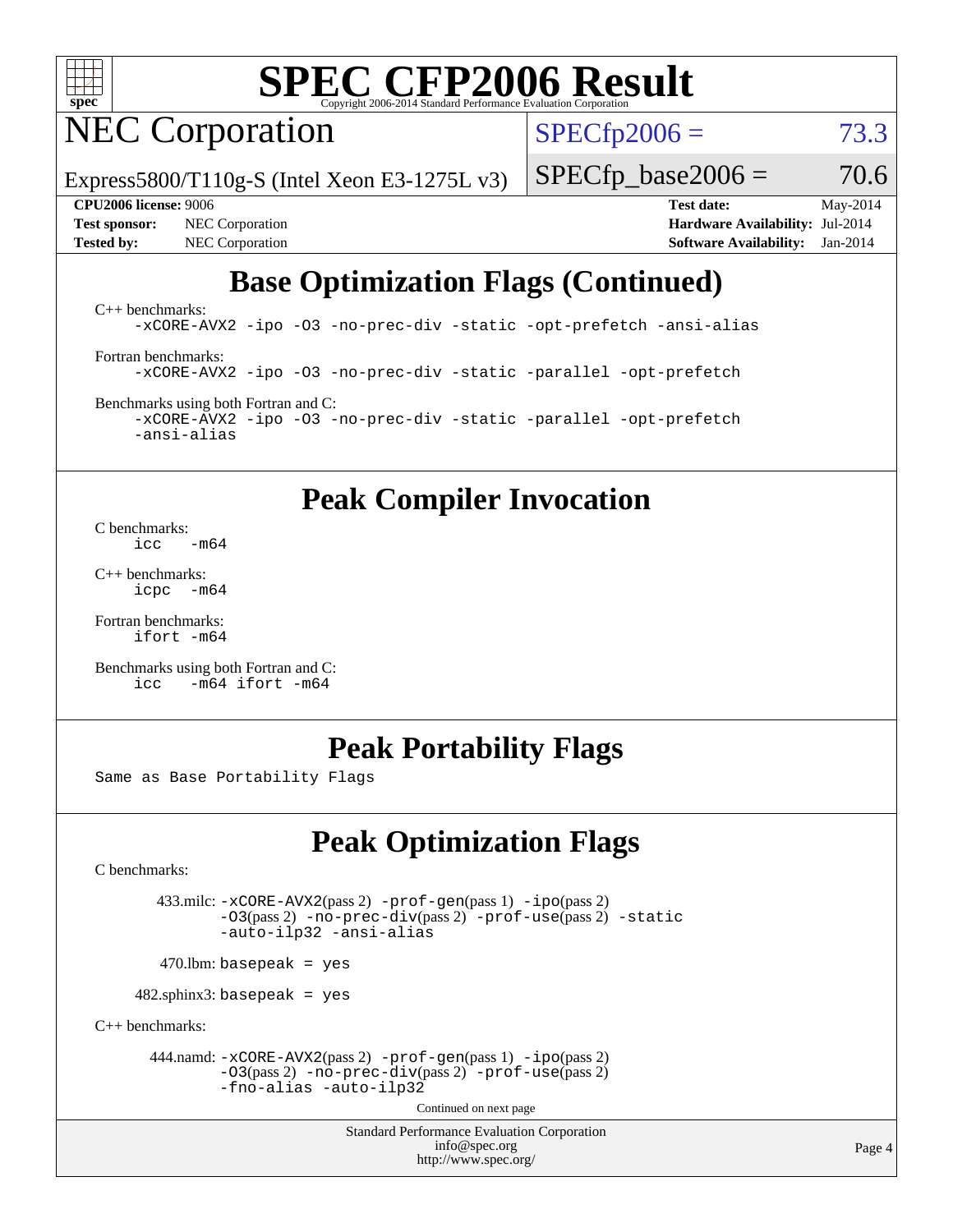

NEC Corporation

 $SPECTp2006 = 73.3$ 

Express5800/T110g-S (Intel Xeon E3-1275L v3)

**[Tested by:](http://www.spec.org/auto/cpu2006/Docs/result-fields.html#Testedby)** NEC Corporation **[Software Availability:](http://www.spec.org/auto/cpu2006/Docs/result-fields.html#SoftwareAvailability)** Jan-2014

**[CPU2006 license:](http://www.spec.org/auto/cpu2006/Docs/result-fields.html#CPU2006license)** 9006 **[Test date:](http://www.spec.org/auto/cpu2006/Docs/result-fields.html#Testdate)** May-2014 **[Test sponsor:](http://www.spec.org/auto/cpu2006/Docs/result-fields.html#Testsponsor)** NEC Corporation **[Hardware Availability:](http://www.spec.org/auto/cpu2006/Docs/result-fields.html#HardwareAvailability)** Jul-2014

 $SPECTp\_base2006 = 70.6$ 

## **[Peak Optimization Flags \(Continued\)](http://www.spec.org/auto/cpu2006/Docs/result-fields.html#PeakOptimizationFlags)**

 447.dealII: basepeak = yes  $450$ .soplex: basepeak = yes 453.povray: [-xCORE-AVX2](http://www.spec.org/cpu2006/results/res2014q3/cpu2006-20140806-30800.flags.html#user_peakPASS2_CXXFLAGSPASS2_LDFLAGS453_povray_f-xAVX2_5f5fc0cbe2c9f62c816d3e45806c70d7)(pass 2) [-prof-gen](http://www.spec.org/cpu2006/results/res2014q3/cpu2006-20140806-30800.flags.html#user_peakPASS1_CXXFLAGSPASS1_LDFLAGS453_povray_prof_gen_e43856698f6ca7b7e442dfd80e94a8fc)(pass 1) [-ipo](http://www.spec.org/cpu2006/results/res2014q3/cpu2006-20140806-30800.flags.html#user_peakPASS2_CXXFLAGSPASS2_LDFLAGS453_povray_f-ipo)(pass 2) [-O3](http://www.spec.org/cpu2006/results/res2014q3/cpu2006-20140806-30800.flags.html#user_peakPASS2_CXXFLAGSPASS2_LDFLAGS453_povray_f-O3)(pass 2) [-no-prec-div](http://www.spec.org/cpu2006/results/res2014q3/cpu2006-20140806-30800.flags.html#user_peakPASS2_CXXFLAGSPASS2_LDFLAGS453_povray_f-no-prec-div)(pass 2) [-prof-use](http://www.spec.org/cpu2006/results/res2014q3/cpu2006-20140806-30800.flags.html#user_peakPASS2_CXXFLAGSPASS2_LDFLAGS453_povray_prof_use_bccf7792157ff70d64e32fe3e1250b55)(pass 2) [-unroll4](http://www.spec.org/cpu2006/results/res2014q3/cpu2006-20140806-30800.flags.html#user_peakCXXOPTIMIZE453_povray_f-unroll_4e5e4ed65b7fd20bdcd365bec371b81f) [-ansi-alias](http://www.spec.org/cpu2006/results/res2014q3/cpu2006-20140806-30800.flags.html#user_peakCXXOPTIMIZE453_povray_f-ansi-alias) [Fortran benchmarks](http://www.spec.org/auto/cpu2006/Docs/result-fields.html#Fortranbenchmarks):  $410.bwaves: basepeak = yes$  416.gamess: [-xCORE-AVX2](http://www.spec.org/cpu2006/results/res2014q3/cpu2006-20140806-30800.flags.html#user_peakPASS2_FFLAGSPASS2_LDFLAGS416_gamess_f-xAVX2_5f5fc0cbe2c9f62c816d3e45806c70d7)(pass 2) [-prof-gen](http://www.spec.org/cpu2006/results/res2014q3/cpu2006-20140806-30800.flags.html#user_peakPASS1_FFLAGSPASS1_LDFLAGS416_gamess_prof_gen_e43856698f6ca7b7e442dfd80e94a8fc)(pass 1) [-ipo](http://www.spec.org/cpu2006/results/res2014q3/cpu2006-20140806-30800.flags.html#user_peakPASS2_FFLAGSPASS2_LDFLAGS416_gamess_f-ipo)(pass 2) [-O3](http://www.spec.org/cpu2006/results/res2014q3/cpu2006-20140806-30800.flags.html#user_peakPASS2_FFLAGSPASS2_LDFLAGS416_gamess_f-O3)(pass 2) [-no-prec-div](http://www.spec.org/cpu2006/results/res2014q3/cpu2006-20140806-30800.flags.html#user_peakPASS2_FFLAGSPASS2_LDFLAGS416_gamess_f-no-prec-div)(pass 2) [-prof-use](http://www.spec.org/cpu2006/results/res2014q3/cpu2006-20140806-30800.flags.html#user_peakPASS2_FFLAGSPASS2_LDFLAGS416_gamess_prof_use_bccf7792157ff70d64e32fe3e1250b55)(pass 2) [-unroll2](http://www.spec.org/cpu2006/results/res2014q3/cpu2006-20140806-30800.flags.html#user_peakOPTIMIZE416_gamess_f-unroll_784dae83bebfb236979b41d2422d7ec2) [-inline-level=0](http://www.spec.org/cpu2006/results/res2014q3/cpu2006-20140806-30800.flags.html#user_peakOPTIMIZE416_gamess_f-inline-level_318d07a09274ad25e8d15dbfaa68ba50) [-scalar-rep-](http://www.spec.org/cpu2006/results/res2014q3/cpu2006-20140806-30800.flags.html#user_peakOPTIMIZE416_gamess_f-disablescalarrep_abbcad04450fb118e4809c81d83c8a1d) [-static](http://www.spec.org/cpu2006/results/res2014q3/cpu2006-20140806-30800.flags.html#user_peakOPTIMIZE416_gamess_f-static) 434.zeusmp: basepeak = yes 437.leslie3d: basepeak = yes 459.GemsFDTD: basepeak = yes 465.tonto: [-xCORE-AVX2](http://www.spec.org/cpu2006/results/res2014q3/cpu2006-20140806-30800.flags.html#user_peakPASS2_FFLAGSPASS2_LDFLAGS465_tonto_f-xAVX2_5f5fc0cbe2c9f62c816d3e45806c70d7)(pass 2) [-prof-gen](http://www.spec.org/cpu2006/results/res2014q3/cpu2006-20140806-30800.flags.html#user_peakPASS1_FFLAGSPASS1_LDFLAGS465_tonto_prof_gen_e43856698f6ca7b7e442dfd80e94a8fc)(pass 1) [-ipo](http://www.spec.org/cpu2006/results/res2014q3/cpu2006-20140806-30800.flags.html#user_peakPASS2_FFLAGSPASS2_LDFLAGS465_tonto_f-ipo)(pass 2) [-O3](http://www.spec.org/cpu2006/results/res2014q3/cpu2006-20140806-30800.flags.html#user_peakPASS2_FFLAGSPASS2_LDFLAGS465_tonto_f-O3)(pass 2) [-no-prec-div](http://www.spec.org/cpu2006/results/res2014q3/cpu2006-20140806-30800.flags.html#user_peakPASS2_FFLAGSPASS2_LDFLAGS465_tonto_f-no-prec-div)(pass 2) [-prof-use](http://www.spec.org/cpu2006/results/res2014q3/cpu2006-20140806-30800.flags.html#user_peakPASS2_FFLAGSPASS2_LDFLAGS465_tonto_prof_use_bccf7792157ff70d64e32fe3e1250b55)(pass 2) [-inline-calloc](http://www.spec.org/cpu2006/results/res2014q3/cpu2006-20140806-30800.flags.html#user_peakOPTIMIZE465_tonto_f-inline-calloc) [-opt-malloc-options=3](http://www.spec.org/cpu2006/results/res2014q3/cpu2006-20140806-30800.flags.html#user_peakOPTIMIZE465_tonto_f-opt-malloc-options_13ab9b803cf986b4ee62f0a5998c2238) [-auto](http://www.spec.org/cpu2006/results/res2014q3/cpu2006-20140806-30800.flags.html#user_peakOPTIMIZE465_tonto_f-auto) [-unroll4](http://www.spec.org/cpu2006/results/res2014q3/cpu2006-20140806-30800.flags.html#user_peakOPTIMIZE465_tonto_f-unroll_4e5e4ed65b7fd20bdcd365bec371b81f) [Benchmarks using both Fortran and C](http://www.spec.org/auto/cpu2006/Docs/result-fields.html#BenchmarksusingbothFortranandC): 435.gromacs: basepeak = yes  $436.cactusADM: basepeak = yes$  454.calculix: [-xCORE-AVX2](http://www.spec.org/cpu2006/results/res2014q3/cpu2006-20140806-30800.flags.html#user_peakOPTIMIZE454_calculix_f-xAVX2_5f5fc0cbe2c9f62c816d3e45806c70d7) [-ipo](http://www.spec.org/cpu2006/results/res2014q3/cpu2006-20140806-30800.flags.html#user_peakOPTIMIZE454_calculix_f-ipo) [-O3](http://www.spec.org/cpu2006/results/res2014q3/cpu2006-20140806-30800.flags.html#user_peakOPTIMIZE454_calculix_f-O3) [-no-prec-div](http://www.spec.org/cpu2006/results/res2014q3/cpu2006-20140806-30800.flags.html#user_peakOPTIMIZE454_calculix_f-no-prec-div) [-auto-ilp32](http://www.spec.org/cpu2006/results/res2014q3/cpu2006-20140806-30800.flags.html#user_peakCOPTIMIZE454_calculix_f-auto-ilp32) [-ansi-alias](http://www.spec.org/cpu2006/results/res2014q3/cpu2006-20140806-30800.flags.html#user_peakCOPTIMIZE454_calculix_f-ansi-alias)  $481 \text{.m}$ : basepeak = yes

The flags files that were used to format this result can be browsed at <http://www.spec.org/cpu2006/flags/Intel-ic14.0-official-linux64.20140128.html> <http://www.spec.org/cpu2006/flags/NEC-Platform-Settings-V1.2-R120-RevB.html>

You can also download the XML flags sources by saving the following links: <http://www.spec.org/cpu2006/flags/Intel-ic14.0-official-linux64.20140128.xml> <http://www.spec.org/cpu2006/flags/NEC-Platform-Settings-V1.2-R120-RevB.xml>

> Standard Performance Evaluation Corporation [info@spec.org](mailto:info@spec.org) <http://www.spec.org/>